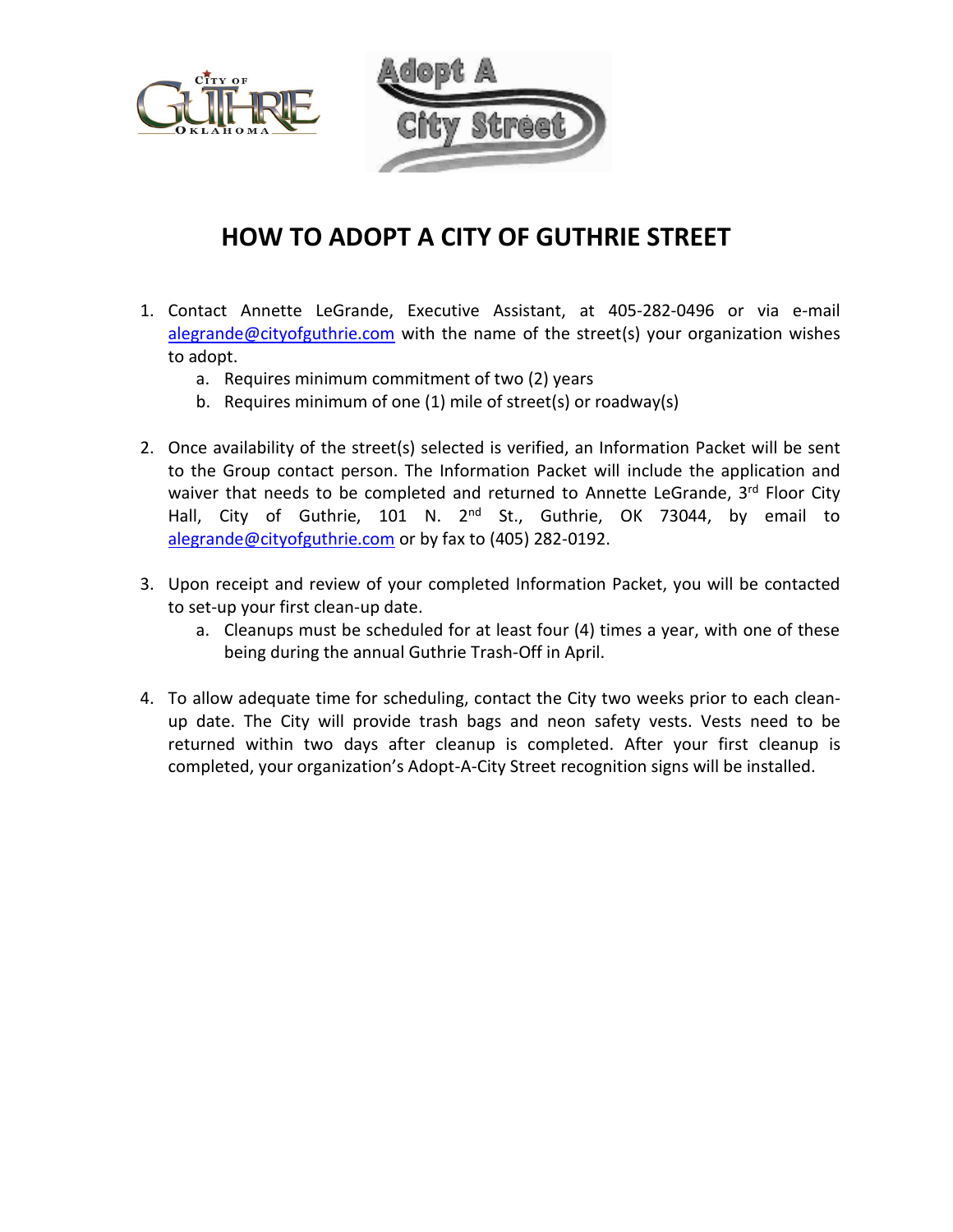



ADOPTION AGREEMENT

**Terms and Conditions**

The City of Guthrie (hereinafter called "The City"), and the volunteer organization named \_\_\_\_\_\_\_\_\_\_\_\_\_\_\_\_\_\_\_\_\_\_\_\_\_\_\_\_\_\_\_\_\_\_\_\_\_\_\_\_\_\_\_\_\_\_\_\_\_\_\_\_\_\_\_\_\_\_\_\_\_\_\_\_\_\_\_\_\_\_\_\_\_\_\_\_\_,

(hereinafter called "The Group") recognize the need and the desirability of litter-free city streets and roads (hereinafter collectively called "City Streets") and are entering this Agreement to permit The Group to contribute toward the effort of maintaining litter-free City Streets.

## **The Group acknowledges and agrees to the following terms and conditions:**

- 1. The Group agrees to obey, abide by and to assure that each participant obeys all laws and regulations relating to pedestrian and traffic safety; all recommendations, terms and conditions set forth in this Agreement; and such terms and conditions as may be required by the City for such special conditions on particular adopted City Streets.
- 2. The Group must notify and remind each participant of the hazardous nature of litter clean-up; certain wastes, including but not limited to, heavy objects, syringes, needles, condoms, dead animals, glass, sharp objects, etc., activities near roadways and driveways.
- 3. The Group has designated a contact person (hereinafter called "Liaison") on its Application for the Adopt A City Street Program who will:
	- (a) assure that all participants are responsible individuals, and that participating minors under the age of eighteen (18) years are provided with adequate adult supervision;
	- (b) distribute and collect signed RELEASE AND WAIVER OF LIABILITY forms from all participants;
	- (c) assure that all participants have signed in for each clean-up event;
	- (d) assure that all participants are properly dressed, including but not limited to closed toe shoes, long pants, shirts (preferably light, bright and long sleeved), safety vest and work gloves;
	- (e) notify The City before each clean-up event, when the clean-up event is complete and notify The City of any big, heavy or hazardous trash not placed in a trash bag by The Group; and
- 4. The Liaison must keep the City informed throughout the term of this agreement of the current accurate address and telephone numbers for its contact person. The Liaison shall notify the City in writing prior to changing its Liaison and/or prior to the Liaison changing his or her address and/or telephone number (s).
- 5. When participants are eighteen (18) years of age or younger (hereinafter called "Young Participants"), The Group **must furnish adult supervision** using at least one (1) adult participant for every four (4) young participants. Adult supervisors of young participants **must** be consistently present at the clean-up site and in the presence of the young participants during all activities relating to the clean-up event.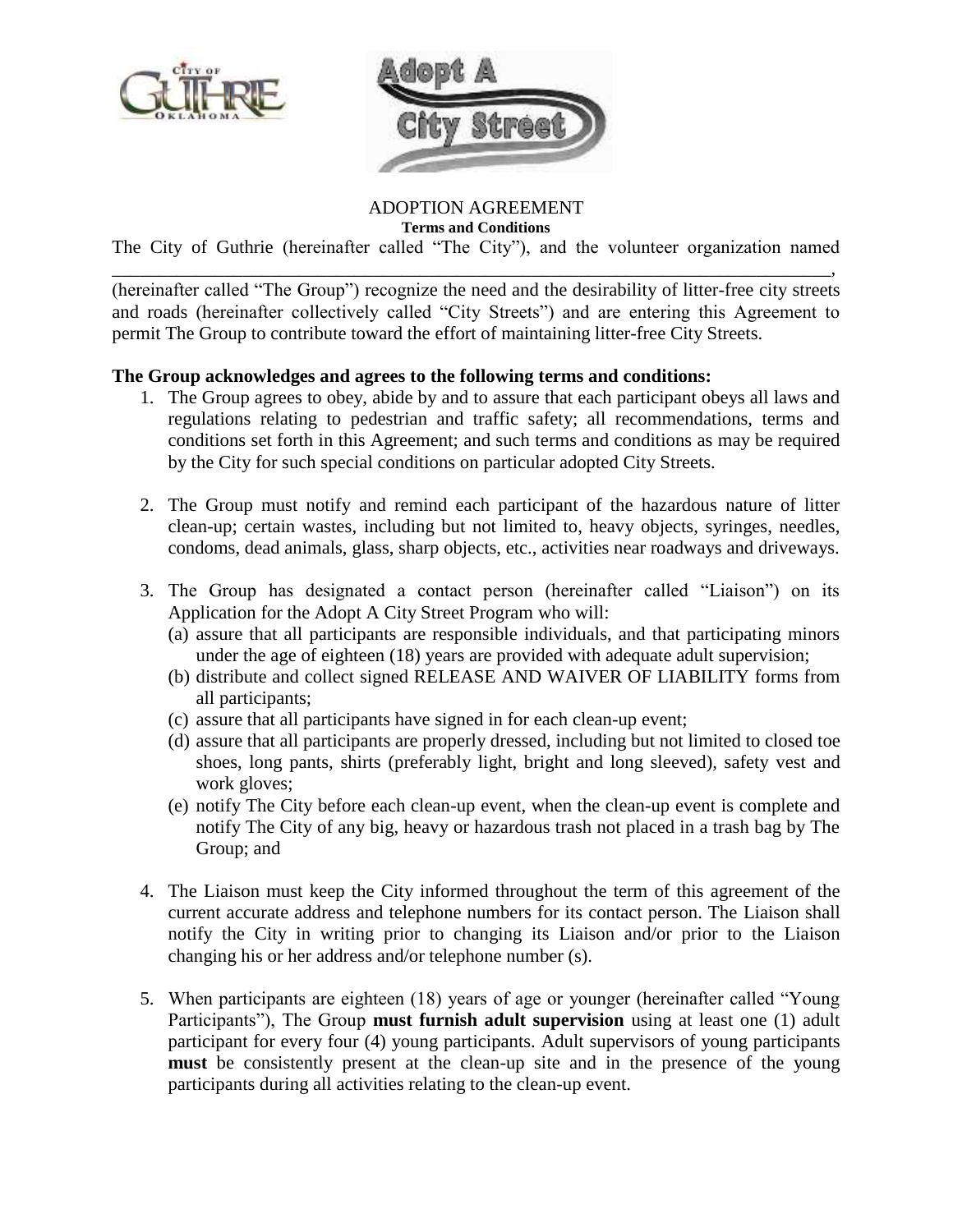- 6. Children under eleven (11) years of age may not be present along the adopted street, in the street or along the street right of way.
- 7. The Liaison must assure The City that:
	- (a) all adult participants **have signed** the RELEASE AND WAIVER OF LIABILITY agreement;
	- (b) all Young Participants have had the RELEASE AND WAIVER OF LIABILITY agreement signed by the parent or legal guardian; and
- 8. Prior to a clean-up event the Liaison shall confirm that there are signed releases for *all* participants and they or a copy have been sent to the City.
- 9. To maximize supervision, safety of participants and to minimize confusion and distraction to drivers, Groups need to clean up one side of the adopted City Street at a time. The Group must **never** be working on both sides of a City Street at one time.
- 10. The Group must park all vehicles well clear of the adopted City Street's roadway and at least ten (10) feet from any shoulder or curb. Groups are encouraged to work with nearby businesses, schools, churches or others to utilize parking off of the City Streets.
- 11. The Group must adopt at least one (1) mile of adjacent, connected or adjoining City Streets unless agreed upon with the City.
- 12. The Group will adopt a City Street for a minimum of two (2) years.
- 13. The Group will pick up litter a minimum of four (4) times a year, with one of these cleanups occurring during the City's annual spring "Trash Pick Up' event.
- 14. The Group may obtain, to the extent same are available, safety vests and trash bags from the City during regular City business hours.
- 15. Each participant must sign in prior to each clean-up event.
- 16. All participants must wear the safety vests while in or near the street right-of-way. All participants must wear appropriate clothing including but not limited to closed-toe shoes, long pants, long sleeve shirts (light and bright colors) and heavy work gloves during the clean-up.
- 17. The Group must notify the City of each clean-up event and the existence of filled trash bags relating thereto upon the completion of each clean-up event. The Liaison shall notify The City of the precise location of any bags and heavy or hazardous trash found during the clean-up event.

## **The City of Guthrie agrees to the following terms:**

1. After completion of the first clean-up event, The City shall install the Adopt A City Street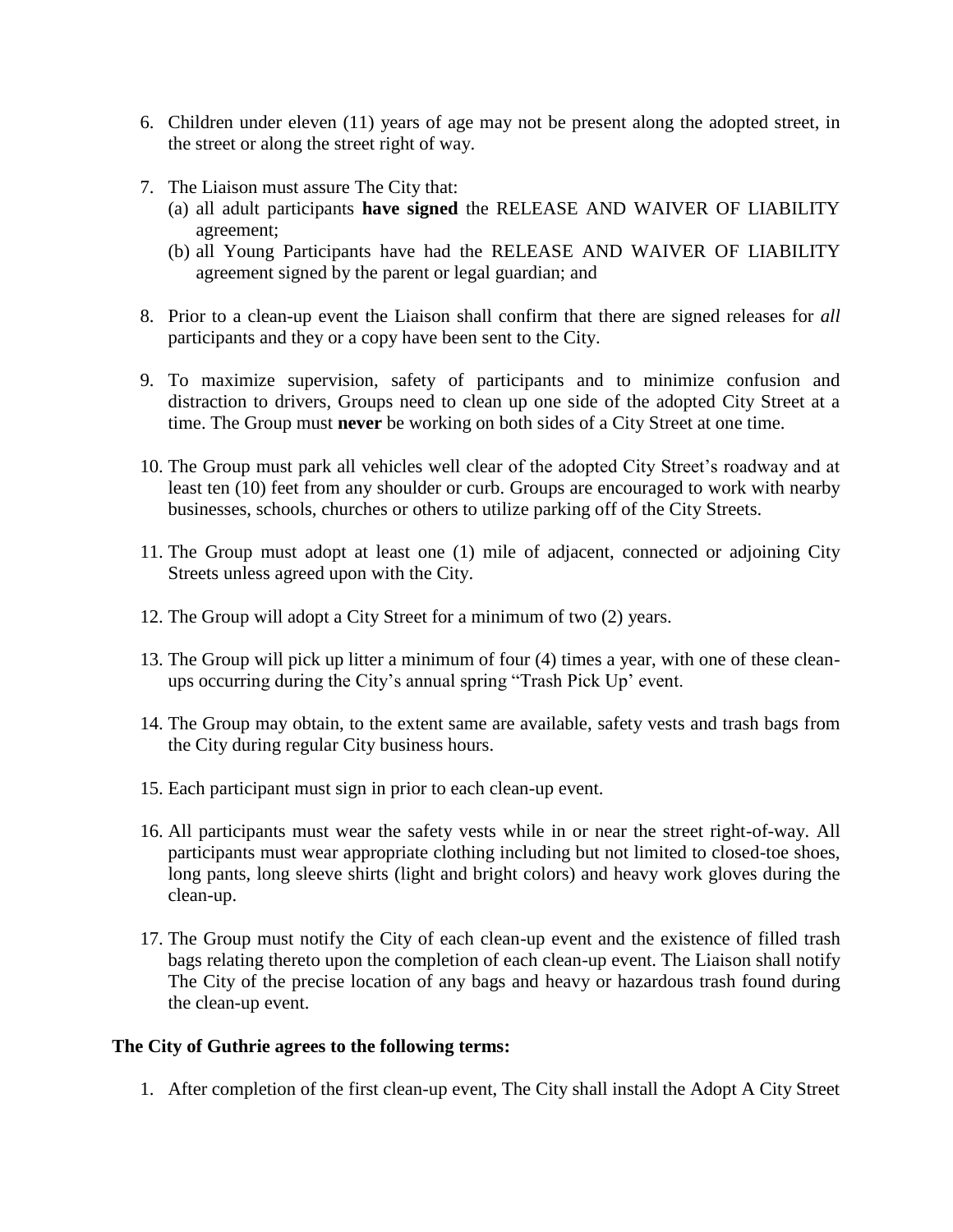recognition signs. These signs (one for each direction of traffic) shall have The Group's name on each sign.

2. The City shall provide The Group with safety vests and trash bags to be utilized for the clean-up event only. The City agrees to pick up filled trash bags as soon as practicable after being notified of their location after the completion of the clean-up event by the Liaison.

This Agreement shall be effective as provided herein for two (2) years from the date of the first clean-up event. The City or the Group upon written notice may terminate this Agreement. The City reserves the right to modify or cancel this program and this contract at any time upon notice sent to the contact person at the address last provided in accordance with this Agreement.

| Signed by: $\frac{1}{\sqrt{1-\frac{1}{2}}\sqrt{1-\frac{1}{2}}\sqrt{1-\frac{1}{2}}\sqrt{1-\frac{1}{2}}\sqrt{1-\frac{1}{2}}\sqrt{1-\frac{1}{2}}\sqrt{1-\frac{1}{2}}\sqrt{1-\frac{1}{2}}\sqrt{1-\frac{1}{2}}\sqrt{1-\frac{1}{2}}\sqrt{1-\frac{1}{2}}\sqrt{1-\frac{1}{2}}\sqrt{1-\frac{1}{2}}\sqrt{1-\frac{1}{2}}\sqrt{1-\frac{1}{2}}\sqrt{1-\frac{1}{2}}\sqrt{1-\frac{1}{2}}\sqrt{1-\frac{1}{2}}\sqrt{1-\frac$ |                                 |
|-------------------------------------------------------------------------------------------------------------------------------------------------------------------------------------------------------------------------------------------------------------------------------------------------------------------------------------------------------------------------------------------------------------|---------------------------------|
|                                                                                                                                                                                                                                                                                                                                                                                                             |                                 |
|                                                                                                                                                                                                                                                                                                                                                                                                             |                                 |
|                                                                                                                                                                                                                                                                                                                                                                                                             |                                 |
| <b>CONTACT PERSON</b>                                                                                                                                                                                                                                                                                                                                                                                       | DAYTIME TELEPHONE NUMBER        |
| <b>MAILING STREET ADDRESS</b>                                                                                                                                                                                                                                                                                                                                                                               | <b>EVENING TELEPHONE NUMBER</b> |
|                                                                                                                                                                                                                                                                                                                                                                                                             |                                 |